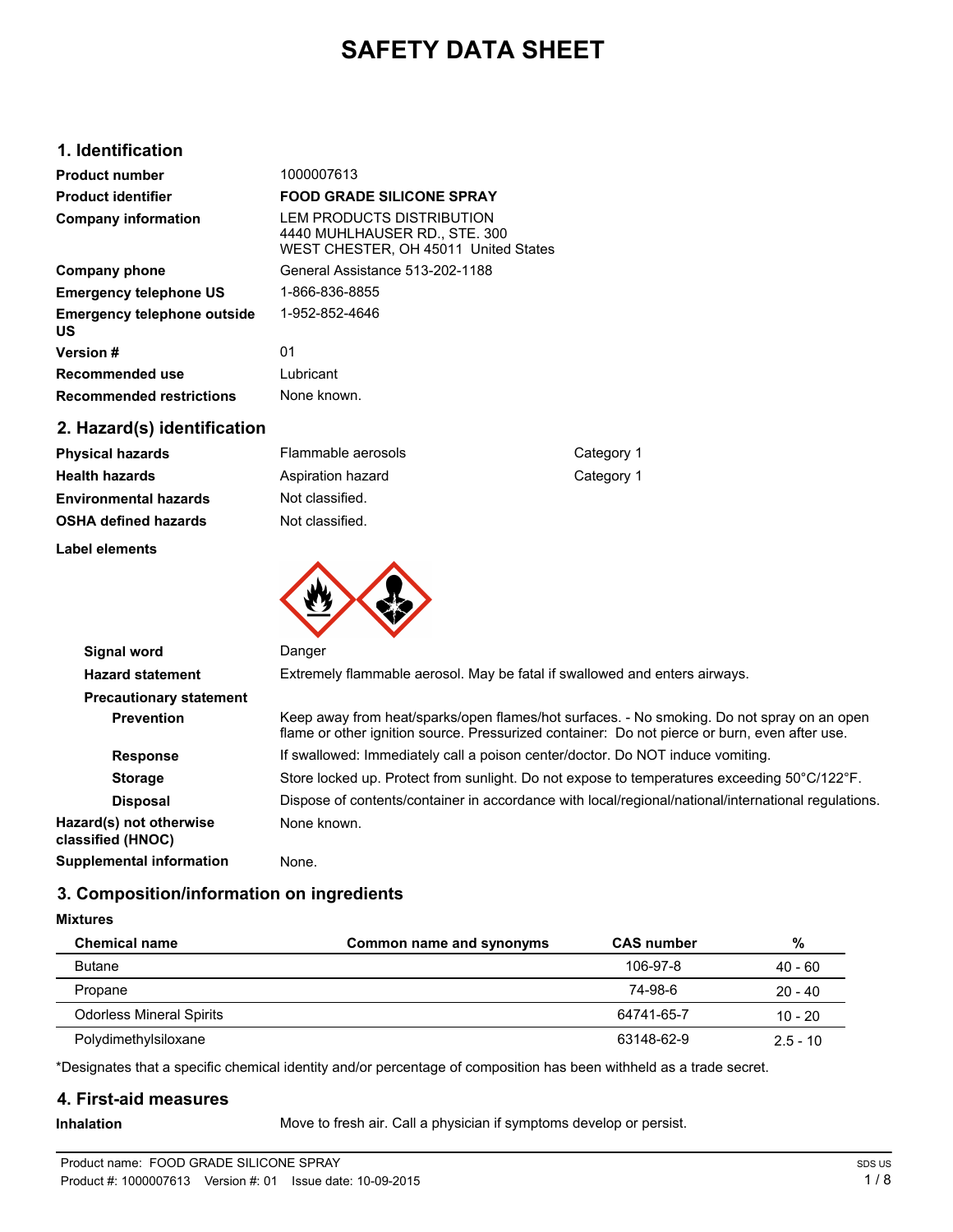| <b>Skin contact</b>                                                          | Rinse skin with water/shower.                                                                                                                                                                                                                                                                                                                                                                                                                                                                                                                                                                                                                                                                                                                                                                                |
|------------------------------------------------------------------------------|--------------------------------------------------------------------------------------------------------------------------------------------------------------------------------------------------------------------------------------------------------------------------------------------------------------------------------------------------------------------------------------------------------------------------------------------------------------------------------------------------------------------------------------------------------------------------------------------------------------------------------------------------------------------------------------------------------------------------------------------------------------------------------------------------------------|
| Eye contact                                                                  | Immediately flush eyes with plenty of water for at least 15 minutes. Remove contact lenses, if<br>present and easy to do.                                                                                                                                                                                                                                                                                                                                                                                                                                                                                                                                                                                                                                                                                    |
| Ingestion                                                                    | Call a physician or poison control center immediately. Do not induce vomiting. If vomiting occurs,<br>keep head low so that stomach content doesn't get into the lungs.                                                                                                                                                                                                                                                                                                                                                                                                                                                                                                                                                                                                                                      |
| <b>Most important</b><br>symptoms/effects, acute and<br>delayed              | Aspiration may cause pulmonary edema and pneumonitis.                                                                                                                                                                                                                                                                                                                                                                                                                                                                                                                                                                                                                                                                                                                                                        |
| Indication of immediate<br>medical attention and special<br>treatment needed | Provide general supportive measures and treat symptomatically. Keep victim under observation.<br>Symptoms may be delayed.                                                                                                                                                                                                                                                                                                                                                                                                                                                                                                                                                                                                                                                                                    |
| <b>General information</b>                                                   | Take off all contaminated clothing immediately.                                                                                                                                                                                                                                                                                                                                                                                                                                                                                                                                                                                                                                                                                                                                                              |
| 5. Fire-fighting measures                                                    |                                                                                                                                                                                                                                                                                                                                                                                                                                                                                                                                                                                                                                                                                                                                                                                                              |
| Suitable extinguishing media                                                 | Alcohol resistant foam. Water fog. Dry chemical powder. Carbon dioxide (CO2).                                                                                                                                                                                                                                                                                                                                                                                                                                                                                                                                                                                                                                                                                                                                |
| Unsuitable extinguishing<br>media                                            | Do not use water jet as an extinguisher, as this will spread the fire.                                                                                                                                                                                                                                                                                                                                                                                                                                                                                                                                                                                                                                                                                                                                       |
| Specific hazards arising from<br>the chemical                                | Contents under pressure. Pressurized container may explode when exposed to heat or flame.                                                                                                                                                                                                                                                                                                                                                                                                                                                                                                                                                                                                                                                                                                                    |
| Special protective equipment<br>and precautions for firefighters             | Firefighters must use standard protective equipment including flame retardant coat, helmet with<br>face shield, gloves, rubber boots, and in enclosed spaces, SCBA.                                                                                                                                                                                                                                                                                                                                                                                                                                                                                                                                                                                                                                          |
| <b>Fire-fighting</b><br>equipment/instructions                               | Move containers from fire area if you can do so without risk. Containers should be cooled with<br>water to prevent vapor pressure build up. For massive fire in cargo area, use unmanned hose<br>holder or monitor nozzles, if possible. If not, withdraw and let fire burn out.                                                                                                                                                                                                                                                                                                                                                                                                                                                                                                                             |
| <b>Specific methods</b>                                                      | Use standard firefighting procedures and consider the hazards of other involved materials. Move<br>containers from fire area if you can do so without risk. In the event of fire and/or explosion do not<br>breathe fumes.                                                                                                                                                                                                                                                                                                                                                                                                                                                                                                                                                                                   |
| <b>General fire hazards</b>                                                  | Extremely flammable aerosol.                                                                                                                                                                                                                                                                                                                                                                                                                                                                                                                                                                                                                                                                                                                                                                                 |
| 6. Accidental release measures                                               |                                                                                                                                                                                                                                                                                                                                                                                                                                                                                                                                                                                                                                                                                                                                                                                                              |
| Personal precautions,<br>protective equipment and<br>emergency procedures    | Keep unnecessary personnel away. Keep people away from and upwind of spill/leak. Keep out of<br>low areas. Eliminate all ignition sources (no smoking, flares, sparks, or flames in immediate area).<br>Wear appropriate protective equipment and clothing during clean-up. Do not touch damaged<br>containers or spilled material unless wearing appropriate protective clothing. Ventilate closed<br>spaces before entering them. Local authorities should be advised if significant spillages cannot be<br>contained. For personal protection, see section 8 of the SDS.                                                                                                                                                                                                                                  |
| <b>Methods and materials for</b><br>containment and cleaning up              | Refer to attached safety data sheets and/or instructions for use. Eliminate all ignition sources (no<br>smoking, flares, sparks, or flames in immediate area). Keep combustibles (wood, paper, oil, etc.)<br>away from spilled material. Stop leak if you can do so without risk. Move the cylinder to a safe and<br>open area if the leak is irreparable. Use water spray to reduce vapors or divert vapor cloud drift.<br>Isolate area until gas has dispersed. Prevent entry into waterways, sewer, basements or confined<br>areas. Wipe up with absorbent material (e.g. cloth, fleece). Clean surface thoroughly to remove<br>residual contamination. For waste disposal, see section 13 of the SDS.                                                                                                    |
| <b>Environmental precautions</b>                                             | Avoid discharge into drains, water courses or onto the ground.                                                                                                                                                                                                                                                                                                                                                                                                                                                                                                                                                                                                                                                                                                                                               |
| 7. Handling and storage                                                      |                                                                                                                                                                                                                                                                                                                                                                                                                                                                                                                                                                                                                                                                                                                                                                                                              |
| <b>Precautions for safe handling</b>                                         | Pressurized container: Do not pierce or burn, even after use. Do not use if spray button is missing<br>or defective. Do not spray on a naked flame or any other incandescent material. Do not smoke<br>while using or until sprayed surface is thoroughly dry. Do not cut, weld, solder, drill, grind, or<br>expose containers to heat, flame, sparks, or other sources of ignition. All equipment used when<br>handling the product must be grounded. Use non-sparking tools and explosion-proof equipment.<br>Do not re-use empty containers. Avoid breathing dust/fume/gas/mist/vapors/spray. Avoid contact<br>with skin and eyes. Use only in well-ventilated areas. Wear appropriate personal protective<br>equipment. Wash hands thoroughly after handling. Observe good industrial hygiene practices. |
| Conditions for safe storage,                                                 | Level 3 Aerosol.                                                                                                                                                                                                                                                                                                                                                                                                                                                                                                                                                                                                                                                                                                                                                                                             |
| including any incompatibilities                                              | Store locked up. Pressurized container. Protect from sunlight and do not expose to temperatures<br>exceeding 50°C/122 °F. Do not puncture, incinerate or crush. Do not handle or store near an open<br>flame, heat or other sources of ignition. This material can accumulate static charge which may<br>cause spark and become an ignition source. Store in a well-ventilated place. Refrigeration<br>recommended. Store away from incompatible materials (see Section 10 of the SDS).                                                                                                                                                                                                                                                                                                                      |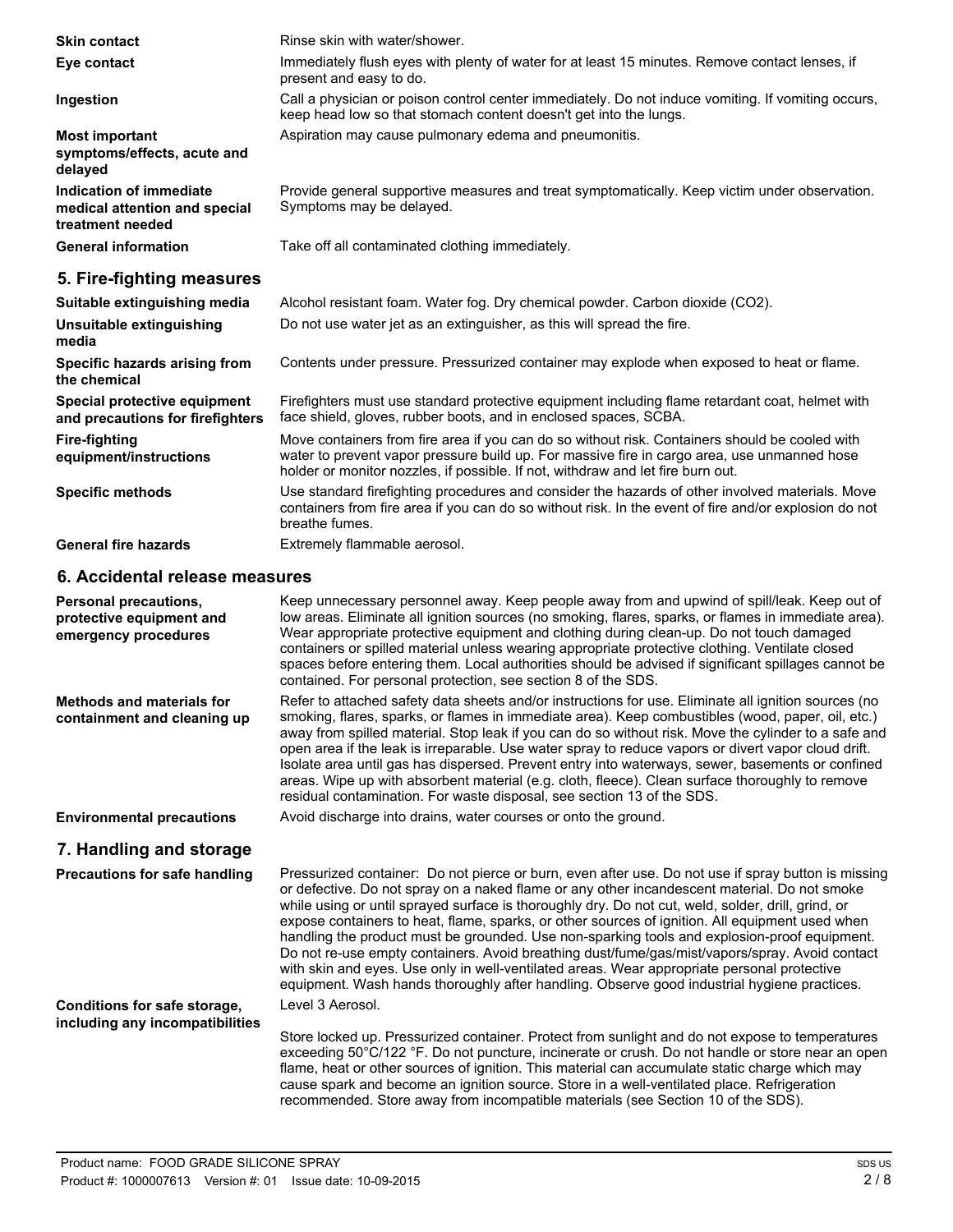# **8. Exposure controls/personal protection**

### **Occupational exposure limits**

| <b>Components</b>                            | US. OSHA Table Z-1 Limits for Air Contaminants (29 CFR 1910.1000)<br><b>Type</b>                                                                                                                                            | Value                                                                                          |  |
|----------------------------------------------|-----------------------------------------------------------------------------------------------------------------------------------------------------------------------------------------------------------------------------|------------------------------------------------------------------------------------------------|--|
| Propane (CAS 74-98-6)                        | <b>PEL</b>                                                                                                                                                                                                                  | 1800 mg/m3<br>1000 ppm                                                                         |  |
| <b>US. ACGIH Threshold Limit Values</b>      |                                                                                                                                                                                                                             |                                                                                                |  |
| <b>Components</b>                            | <b>Type</b>                                                                                                                                                                                                                 | Value                                                                                          |  |
| Butane (CAS 106-97-8)                        | <b>STEL</b>                                                                                                                                                                                                                 | 1000 ppm                                                                                       |  |
| US. NIOSH: Pocket Guide to Chemical Hazards  |                                                                                                                                                                                                                             |                                                                                                |  |
| <b>Components</b>                            | <b>Type</b>                                                                                                                                                                                                                 | Value                                                                                          |  |
| Butane (CAS 106-97-8)                        | <b>TWA</b>                                                                                                                                                                                                                  | 1900 mg/m3                                                                                     |  |
|                                              |                                                                                                                                                                                                                             | 800 ppm                                                                                        |  |
| Propane (CAS 74-98-6)                        | <b>TWA</b>                                                                                                                                                                                                                  | 1800 mg/m3<br>1000 ppm                                                                         |  |
| <b>Biological limit values</b>               | No biological exposure limits noted for the ingredient(s).                                                                                                                                                                  |                                                                                                |  |
| Appropriate engineering                      | Explosion-proof general and local exhaust ventilation.                                                                                                                                                                      |                                                                                                |  |
| controls                                     |                                                                                                                                                                                                                             |                                                                                                |  |
| <b>Eye/face protection</b>                   | Individual protection measures, such as personal protective equipment                                                                                                                                                       | Face shield is recommended. Wear safety glasses with side shields (or goggles).                |  |
| <b>Hand protection</b>                       | Wear appropriate chemical resistant gloves.                                                                                                                                                                                 |                                                                                                |  |
| <b>Skin protection</b>                       |                                                                                                                                                                                                                             |                                                                                                |  |
| <b>Other</b>                                 | Wear appropriate chemical resistant clothing.                                                                                                                                                                               |                                                                                                |  |
| <b>Respiratory protection</b>                | air-supplied respirator.                                                                                                                                                                                                    | If permissible levels are exceeded use NIOSH mechanical filter / organic vapor cartridge or an |  |
| <b>Thermal hazards</b>                       | Wear appropriate thermal protective clothing, when necessary.                                                                                                                                                               |                                                                                                |  |
| General hygiene<br>considerations            | Always observe good personal hygiene measures, such as washing after handling the material<br>and before eating, drinking, and/or smoking. Routinely wash work clothing and protective<br>equipment to remove contaminants. |                                                                                                |  |
| 9. Physical and chemical properties          |                                                                                                                                                                                                                             |                                                                                                |  |
| Appearance                                   | Clear. Liquid.                                                                                                                                                                                                              |                                                                                                |  |
| <b>Physical state</b>                        | Gas.                                                                                                                                                                                                                        |                                                                                                |  |
| Form                                         | Aerosol.                                                                                                                                                                                                                    |                                                                                                |  |
| Color                                        | Colorless.                                                                                                                                                                                                                  |                                                                                                |  |
| Odor                                         | Mild. Solvent.                                                                                                                                                                                                              |                                                                                                |  |
| Odor threshold                               | Not available.                                                                                                                                                                                                              |                                                                                                |  |
| pН                                           | Not available.                                                                                                                                                                                                              |                                                                                                |  |
| Melting point/freezing point                 | Not available.                                                                                                                                                                                                              |                                                                                                |  |
| Initial boiling point and boiling<br>range   | Not available.                                                                                                                                                                                                              |                                                                                                |  |
| <b>Flash point</b>                           | -156.0 °F (-104.4 °C) Propellant estimated                                                                                                                                                                                  |                                                                                                |  |
| <b>Evaporation rate</b>                      | Not available.                                                                                                                                                                                                              |                                                                                                |  |
| Flammability (solid, gas)                    | Not available.                                                                                                                                                                                                              |                                                                                                |  |
| Upper/lower flammability or explosive limits |                                                                                                                                                                                                                             |                                                                                                |  |
| <b>Flammability limit - lower</b><br>(%)     | 1 % estimated                                                                                                                                                                                                               |                                                                                                |  |
| <b>Flammability limit - upper</b><br>$(\% )$ | 7 % estimated                                                                                                                                                                                                               |                                                                                                |  |
| Explosive limit - lower (%)                  | Not available.                                                                                                                                                                                                              |                                                                                                |  |
| Explosive limit - upper (%)                  | Not available.                                                                                                                                                                                                              |                                                                                                |  |
| Vapor pressure                               | 60 - 70 psig @70F estimated                                                                                                                                                                                                 |                                                                                                |  |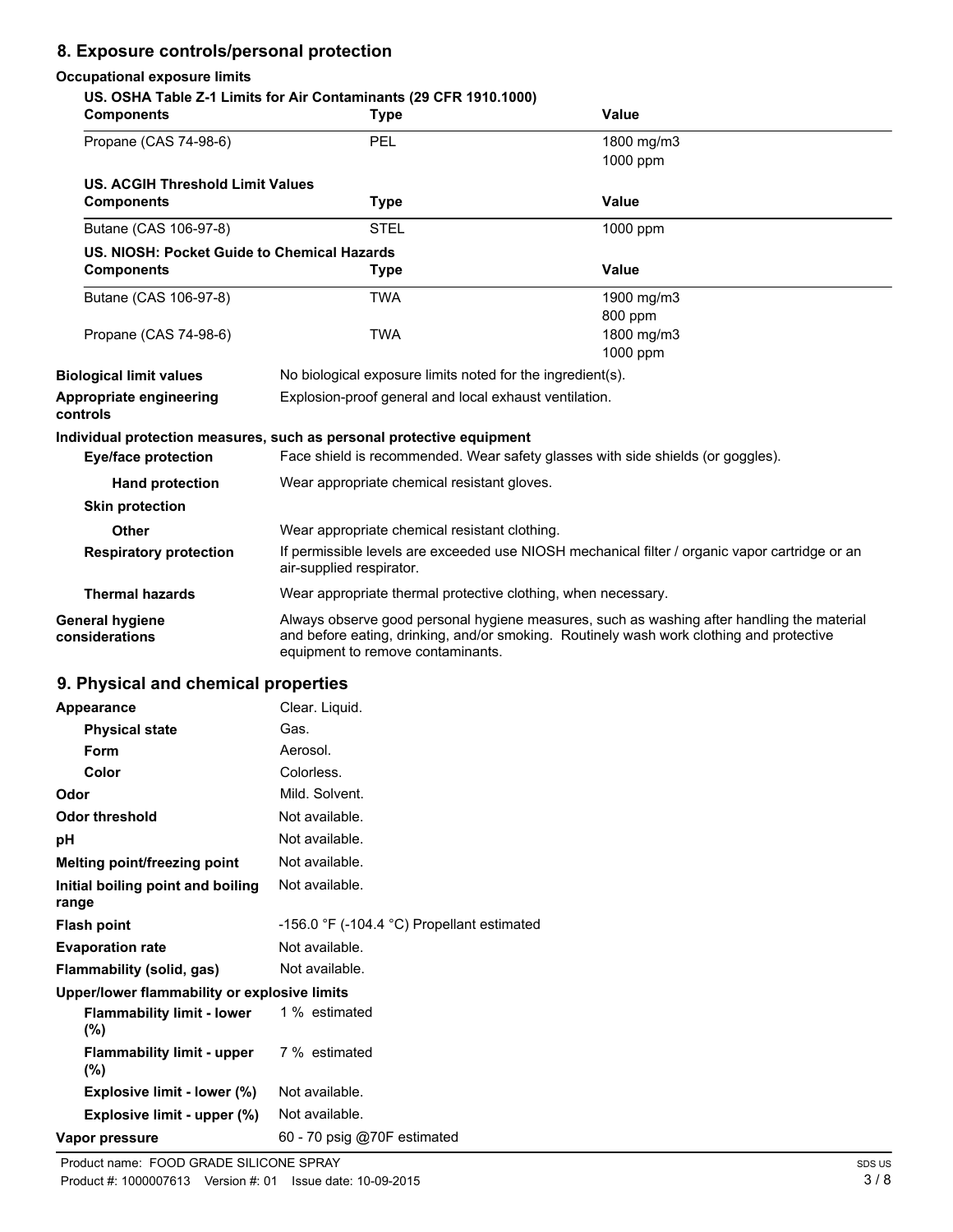| Vapor density                                     | Not available.               |
|---------------------------------------------------|------------------------------|
| <b>Relative density</b>                           | Not available.               |
| Solubility(ies)                                   |                              |
| Solubility (water)                                | Not available.               |
| <b>Partition coefficient</b><br>(n-octanol/water) | Not available.               |
| <b>Auto-ignition temperature</b>                  | 658 °F (347.78 °C) estimated |
| Decomposition temperature                         | Not available.               |
| Viscosity                                         | Not available.               |
| <b>Other information</b>                          |                              |
| Specific gravity                                  | 0.785 - 0.795 estimated      |

# **10. Stability and reactivity**

| <b>Reactivity</b>                            | The product is stable and non-reactive under normal conditions of use, storage and transport.                                                     |
|----------------------------------------------|---------------------------------------------------------------------------------------------------------------------------------------------------|
| <b>Chemical stability</b>                    | Material is stable under normal conditions.                                                                                                       |
| <b>Possibility of hazardous</b><br>reactions | No dangerous reaction known under conditions of normal use. Hazardous polymerization does not<br>occur.                                           |
| <b>Conditions to avoid</b>                   | Avoid heat, sparks, open flames and other ignition sources. Avoid temperatures exceeding the<br>flash point. Contact with incompatible materials. |
| Incompatible materials                       | Strong oxidizing agents. Nitrates. Fluorine. Chlorine.                                                                                            |
| <b>Hazardous decomposition</b><br>products   | No hazardous decomposition products are known.                                                                                                    |

# **11. Toxicological information**

# **Information on likely routes of exposure**

| Ingestion                                                                          | Droplets of the product aspirated into the lungs through ingestion or vomiting may cause a serious<br>chemical pneumonia. Smallest quantities reaching the lungs through swallowing or subsequent<br>vomiting may result in lung edema or pneumonia. |
|------------------------------------------------------------------------------------|------------------------------------------------------------------------------------------------------------------------------------------------------------------------------------------------------------------------------------------------------|
| <b>Inhalation</b>                                                                  | Not available.                                                                                                                                                                                                                                       |
| <b>Skin contact</b>                                                                | No adverse effects due to skin contact are expected.                                                                                                                                                                                                 |
| Eye contact                                                                        | Direct contact with eyes may cause temporary irritation.                                                                                                                                                                                             |
| Symptoms related to the<br>physical, chemical and<br>toxicological characteristics | If aspirated into lungs during swallowing or vomiting, may cause chemical pneumonia, pulmonary<br>injury or death. Aspiration may cause pulmonary edema and pneumonitis. Exposure may cause<br>temporary irritation, redness, or discomfort.         |

#### **Information on toxicological effects**

**Acute toxicity** May be fatal if swallowed and enters airways. Expected to be a low hazard for usual industrial or commercial handling by trained personnel.

|                       | ີ              |                        |
|-----------------------|----------------|------------------------|
| <b>Components</b>     | <b>Species</b> | <b>Test Results</b>    |
| Butane (CAS 106-97-8) |                |                        |
| <b>Acute</b>          |                |                        |
| Inhalation            |                |                        |
| LC50                  | Mouse          | 1237 mg/l, 120 Minutes |
|                       |                | 52 %, 120 Minutes      |
|                       | Rat            | 1355 mg/l              |
| Propane (CAS 74-98-6) |                |                        |
| <b>Acute</b>          |                |                        |
| Inhalation            |                |                        |
| LC50                  | Mouse          | 1237 mg/l, 120 Minutes |
|                       |                | 52 %, 120 Minutes      |
|                       | Rat            | 1355 mg/l              |
|                       |                | 658 mg/l/4h            |
|                       |                |                        |

\* Estimates for product may be based on additional component data not shown.

| Skin corrosion/irritation | Prolonged skin contact may cause temporary irritation. |
|---------------------------|--------------------------------------------------------|
|---------------------------|--------------------------------------------------------|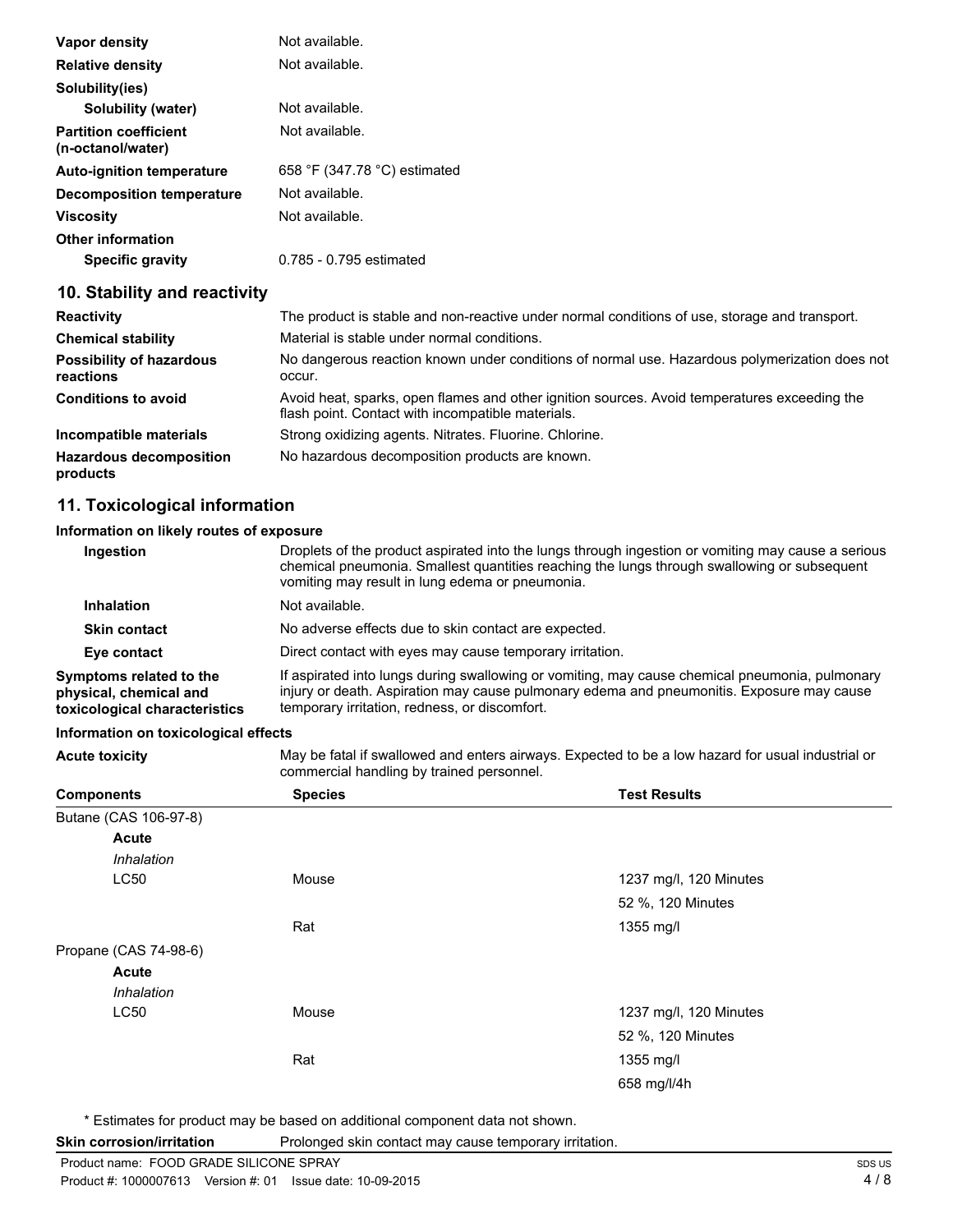| Serious eye damage/eye<br>irritation                           | Direct contact with eyes may cause temporary irritation.                                                                                                                                                                                                      |                                                                              |                                                                                                                                                                                                       |  |
|----------------------------------------------------------------|---------------------------------------------------------------------------------------------------------------------------------------------------------------------------------------------------------------------------------------------------------------|------------------------------------------------------------------------------|-------------------------------------------------------------------------------------------------------------------------------------------------------------------------------------------------------|--|
| Respiratory or skin sensitization                              |                                                                                                                                                                                                                                                               |                                                                              |                                                                                                                                                                                                       |  |
| <b>Respiratory sensitization</b>                               | Not a respiratory sensitizer.                                                                                                                                                                                                                                 |                                                                              |                                                                                                                                                                                                       |  |
| <b>Skin sensitization</b>                                      |                                                                                                                                                                                                                                                               | This product is not expected to cause skin sensitization.                    |                                                                                                                                                                                                       |  |
| Germ cell mutagenicity                                         | mutagenic or genotoxic.                                                                                                                                                                                                                                       |                                                                              | No data available to indicate product or any components present at greater than 0.1% are                                                                                                              |  |
| Carcinogenicity                                                |                                                                                                                                                                                                                                                               |                                                                              | This product is not considered to be a carcinogen by IARC, ACGIH, NTP, or OSHA.                                                                                                                       |  |
| OSHA Specifically Regulated Substances (29 CFR 1910.1001-1050) |                                                                                                                                                                                                                                                               |                                                                              |                                                                                                                                                                                                       |  |
| Not listed.                                                    |                                                                                                                                                                                                                                                               |                                                                              |                                                                                                                                                                                                       |  |
| <b>Reproductive toxicity</b>                                   |                                                                                                                                                                                                                                                               | This product is not expected to cause reproductive or developmental effects. |                                                                                                                                                                                                       |  |
| Specific target organ toxicity -<br>single exposure            | Not classified.                                                                                                                                                                                                                                               |                                                                              |                                                                                                                                                                                                       |  |
| Specific target organ toxicity -<br>repeated exposure          | Not classified.                                                                                                                                                                                                                                               |                                                                              |                                                                                                                                                                                                       |  |
| <b>Aspiration hazard</b>                                       |                                                                                                                                                                                                                                                               | May be fatal if swallowed and enters airways.                                |                                                                                                                                                                                                       |  |
| 12. Ecological information                                     |                                                                                                                                                                                                                                                               |                                                                              |                                                                                                                                                                                                       |  |
| <b>Ecotoxicity</b>                                             |                                                                                                                                                                                                                                                               |                                                                              | The product is not classified as environmentally hazardous. However, this does not exclude the<br>possibility that large or frequent spills can have a harmful or damaging effect on the environment. |  |
| <b>Components</b>                                              |                                                                                                                                                                                                                                                               | <b>Species</b>                                                               | <b>Test Results</b>                                                                                                                                                                                   |  |
| Odorless Mineral Spirits (CAS 64741-65-7)                      |                                                                                                                                                                                                                                                               |                                                                              |                                                                                                                                                                                                       |  |
| <b>Aquatic</b>                                                 |                                                                                                                                                                                                                                                               |                                                                              |                                                                                                                                                                                                       |  |
| Algae                                                          | <b>IC50</b>                                                                                                                                                                                                                                                   | Algae                                                                        | 30000 mg/L, 72 Hours                                                                                                                                                                                  |  |
|                                                                |                                                                                                                                                                                                                                                               | * Estimates for product may be based on additional component data not shown. |                                                                                                                                                                                                       |  |
| Persistence and degradability                                  |                                                                                                                                                                                                                                                               | No data is available on the degradability of this product.                   |                                                                                                                                                                                                       |  |
| <b>Bioaccumulative potential</b>                               | No data available.                                                                                                                                                                                                                                            |                                                                              |                                                                                                                                                                                                       |  |
| Partition coefficient n-octanol / water (log Kow)              |                                                                                                                                                                                                                                                               |                                                                              |                                                                                                                                                                                                       |  |
| <b>Butane</b>                                                  |                                                                                                                                                                                                                                                               | 2.89<br>2.36                                                                 |                                                                                                                                                                                                       |  |
| Propane<br><b>Mobility in soil</b>                             | No data available.                                                                                                                                                                                                                                            |                                                                              |                                                                                                                                                                                                       |  |
| Other adverse effects                                          |                                                                                                                                                                                                                                                               |                                                                              | No other adverse environmental effects (e.g. ozone depletion, photochemical ozone creation                                                                                                            |  |
|                                                                |                                                                                                                                                                                                                                                               |                                                                              | potential, endocrine disruption, global warming potential) are expected from this component.                                                                                                          |  |
| 13. Disposal considerations                                    |                                                                                                                                                                                                                                                               |                                                                              |                                                                                                                                                                                                       |  |
| <b>Disposal instructions</b>                                   | Collect and reclaim or dispose in sealed containers at licensed waste disposal site. Contents<br>under pressure. Do not puncture, incinerate or crush. Dispose of contents/container in accordance<br>with local/regional/national/international regulations. |                                                                              |                                                                                                                                                                                                       |  |
| <b>Local disposal regulations</b>                              |                                                                                                                                                                                                                                                               | Dispose in accordance with all applicable regulations.                       |                                                                                                                                                                                                       |  |
| Hazardous waste code                                           | disposal company.                                                                                                                                                                                                                                             |                                                                              | The waste code should be assigned in discussion between the user, the producer and the waste                                                                                                          |  |
| Waste from residues / unused<br>products                       | Dispose of in accordance with local regulations. Empty containers or liners may retain some<br>product residues. This material and its container must be disposed of in a safe manner (see:<br>Disposal instructions).                                        |                                                                              |                                                                                                                                                                                                       |  |
| <b>Contaminated packaging</b>                                  | Empty containers should be taken to an approved waste handling site for recycling or disposal.<br>Since emptied containers may retain product residue, follow label warnings even after container is<br>emptied. Do not re-use empty containers.              |                                                                              |                                                                                                                                                                                                       |  |
| 14. Transport information                                      |                                                                                                                                                                                                                                                               |                                                                              |                                                                                                                                                                                                       |  |
| <b>DOT</b>                                                     |                                                                                                                                                                                                                                                               |                                                                              |                                                                                                                                                                                                       |  |
| UN number                                                      | UN1950                                                                                                                                                                                                                                                        |                                                                              |                                                                                                                                                                                                       |  |
| UN proper shipping name<br><b>Transport hazard class(es)</b>   | Aerosols, flammable                                                                                                                                                                                                                                           |                                                                              |                                                                                                                                                                                                       |  |

| <b>Class</b>                                                     |  | 21 |  |
|------------------------------------------------------------------|--|----|--|
| <b>Subsidiary risk</b>                                           |  |    |  |
| Label(s)                                                         |  | 21 |  |
| Product name: FOOD GRADE SILICONE SPRAY                          |  |    |  |
| Product #: 1000007613    Version #: 01    Issue date: 10-09-2015 |  |    |  |

 $\overline{a}$ 

5 / 8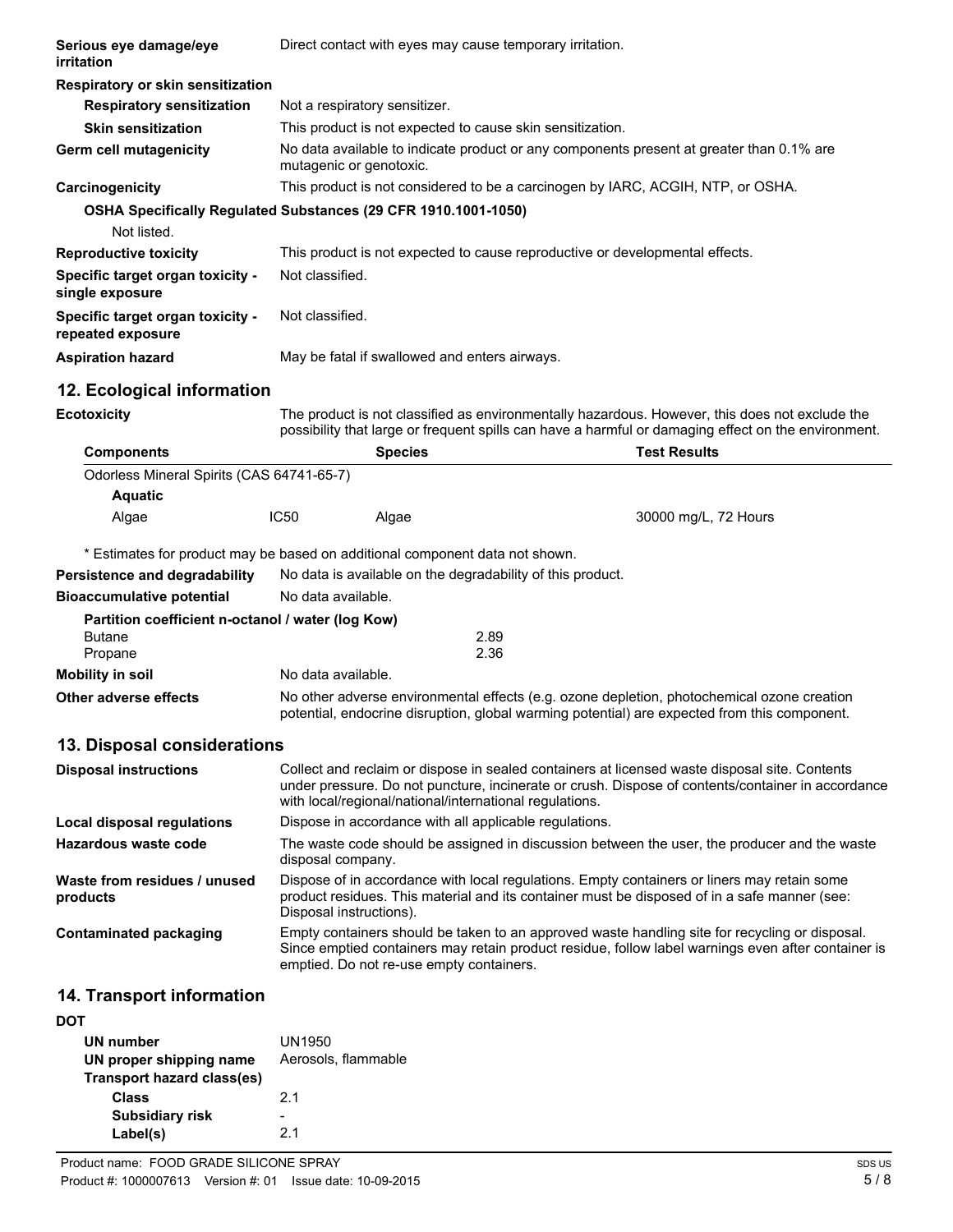| Packing group               | Not applicable.                                                                                             |
|-----------------------------|-------------------------------------------------------------------------------------------------------------|
|                             | Special precautions for user Read safety instructions, SDS and emergency procedures before handling.        |
| <b>Special provisions</b>   | N82                                                                                                         |
| <b>Packaging exceptions</b> | 306                                                                                                         |
| Packaging non bulk          | None                                                                                                        |
| Packaging bulk              | None                                                                                                        |
|                             | This product moote the exception requirements of section 173,306 as a limited quantity and may be shipped a |

This product meets the exception requirements of section 173.306 as a limited quantity and may be shipped as a limited quantity. Until 12/31/2020, the "Consumer Commodity - ORM-D" marking may still be used in place of the new limited quantity diamond mark for packages of UN 1950 Aerosols. Limited quantities require the limited quantity diamond mark on cartons after 12/31/20 and may be used now in place of the "Consumer Commodity ORM-D" marking and both may be displayed concurrently.

#### **IATA**

| UN number                         | UN1950                                                                                               |
|-----------------------------------|------------------------------------------------------------------------------------------------------|
| UN proper shipping name           | Aerosols, flammable                                                                                  |
| Transport hazard class(es)        |                                                                                                      |
| <b>Class</b>                      | 2.1                                                                                                  |
| <b>Subsidiary risk</b>            |                                                                                                      |
| Label(s)                          | 2.1                                                                                                  |
| Packing group                     | Not applicable.                                                                                      |
| <b>Environmental hazards</b>      | No.                                                                                                  |
| <b>ERG Code</b>                   | 10 <sub>L</sub>                                                                                      |
|                                   | Special precautions for user Read safety instructions, SDS and emergency procedures before handling. |
| <b>Other information</b>          |                                                                                                      |
| Passenger and cargo               | Allowed.                                                                                             |
| aircraft                          |                                                                                                      |
| <b>Cargo aircraft only</b>        | Allowed.                                                                                             |
| <b>Packaging Exceptions</b>       | LTD QTY                                                                                              |
| <b>IMDG</b>                       |                                                                                                      |
| <b>UN number</b>                  | <b>UN1950</b>                                                                                        |
| UN proper shipping name           | <b>AEROSOLS</b>                                                                                      |
| <b>Transport hazard class(es)</b> |                                                                                                      |
| <b>Class</b>                      | 2.1                                                                                                  |
| <b>Subsidiary risk</b>            |                                                                                                      |
| Label(s)                          | 2.1                                                                                                  |
| <b>Packing group</b>              | Not applicable.                                                                                      |
| <b>Environmental hazards</b>      |                                                                                                      |
| <b>Marine pollutant</b>           | No.                                                                                                  |
| <b>EmS</b>                        | $F-D. S-U$                                                                                           |
|                                   | Special precautions for user Read safety instructions, SDS and emergency procedures before handling. |
| <b>Packaging Exceptions</b>       | LTD QTY                                                                                              |
| Transport in bulk according to    | Not applicable.                                                                                      |
| Annex II of MARPOL 73/78 and      |                                                                                                      |
| the IBC Code                      |                                                                                                      |

**DOT**

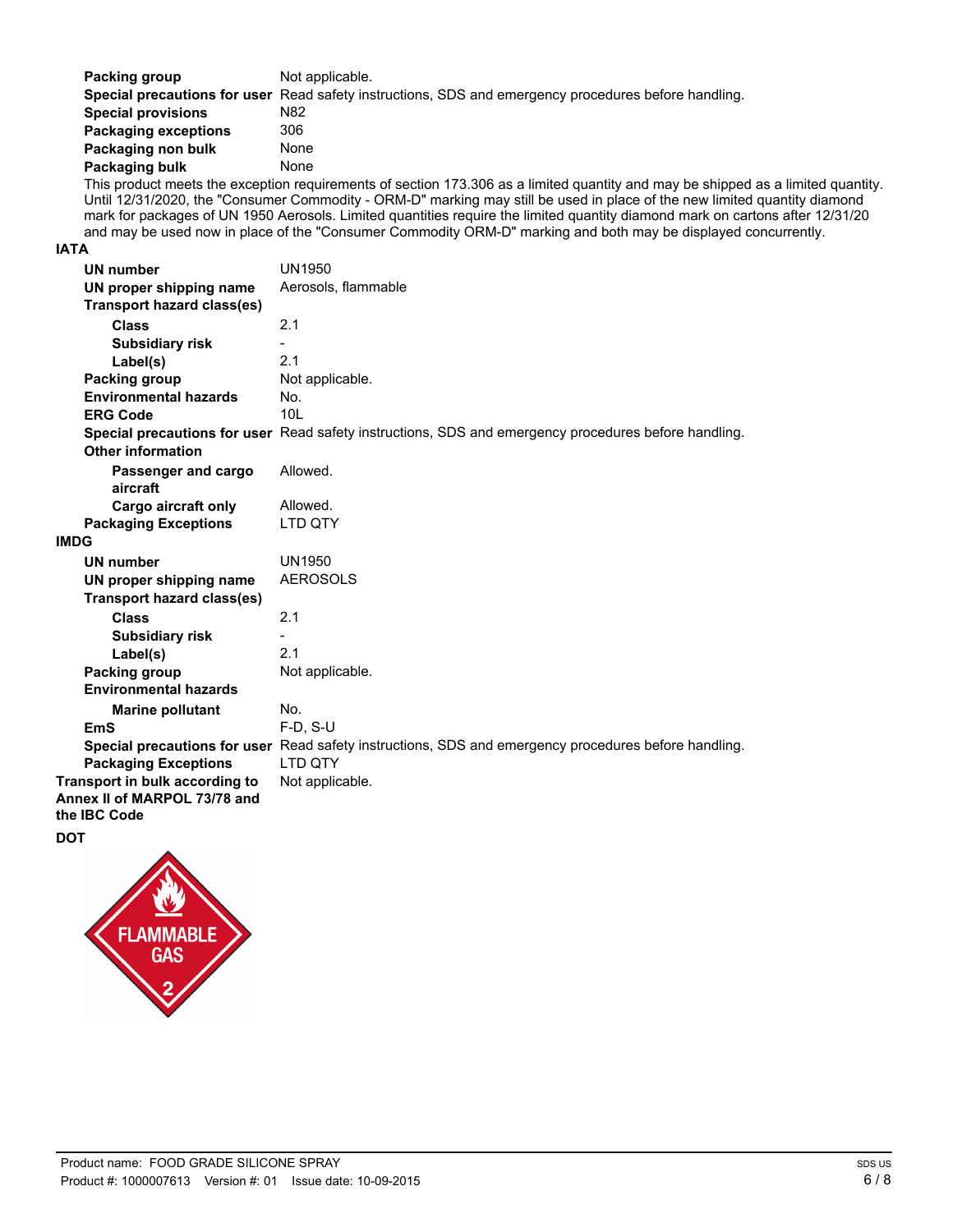

#### **15. Regulatory information**

**US federal regulations** This product is a "Hazardous Chemical" as defined by the OSHA Hazard Communication Standard, 29 CFR 1910.1200. All components are on the U.S. EPA TSCA Inventory List.

#### **TSCA Section 12(b) Export Notification (40 CFR 707, Subpt. D)**

Not regulated.

**CERCLA Hazardous Substance List (40 CFR 302.4)**

Not listed.

**SARA 304 Emergency release notification**

Not regulated.

# **OSHA Specifically Regulated Substances (29 CFR 1910.1001-1050)**

Not listed.

#### **Superfund Amendments and Reauthorization Act of 1986 (SARA)**

**Hazard categories** Immediate Hazard - Yes Delayed Hazard - No Fire Hazard - Yes Pressure Hazard - No Reactivity Hazard - No

#### **SARA 302 Extremely hazardous substance**

Not listed.

#### **SARA 311/312 Hazardous chemical** No

**SARA 313 (TRI reporting)** Not regulated.

#### **Other federal regulations**

#### **Clean Air Act (CAA) Section 112 Hazardous Air Pollutants (HAPs) List**

Not regulated.

#### **Clean Air Act (CAA) Section 112(r) Accidental Release Prevention (40 CFR 68.130)**

Butane (CAS 106-97-8) Propane (CAS 74-98-6)

**Safe Drinking Water Act (SDWA)** Not regulated.

#### **US state regulations**

#### **US. Massachusetts RTK - Substance List**

Butane (CAS 106-97-8) Propane (CAS 74-98-6)

#### **US. New Jersey Worker and Community Right-to-Know Act**

Butane (CAS 106-97-8) Propane (CAS 74-98-6)

#### **US. Pennsylvania Worker and Community Right-to-Know Law**

Butane (CAS 106-97-8) Propane (CAS 74-98-6)

#### **US. Rhode Island RTK**

Butane (CAS 106-97-8) Propane (CAS 74-98-6)